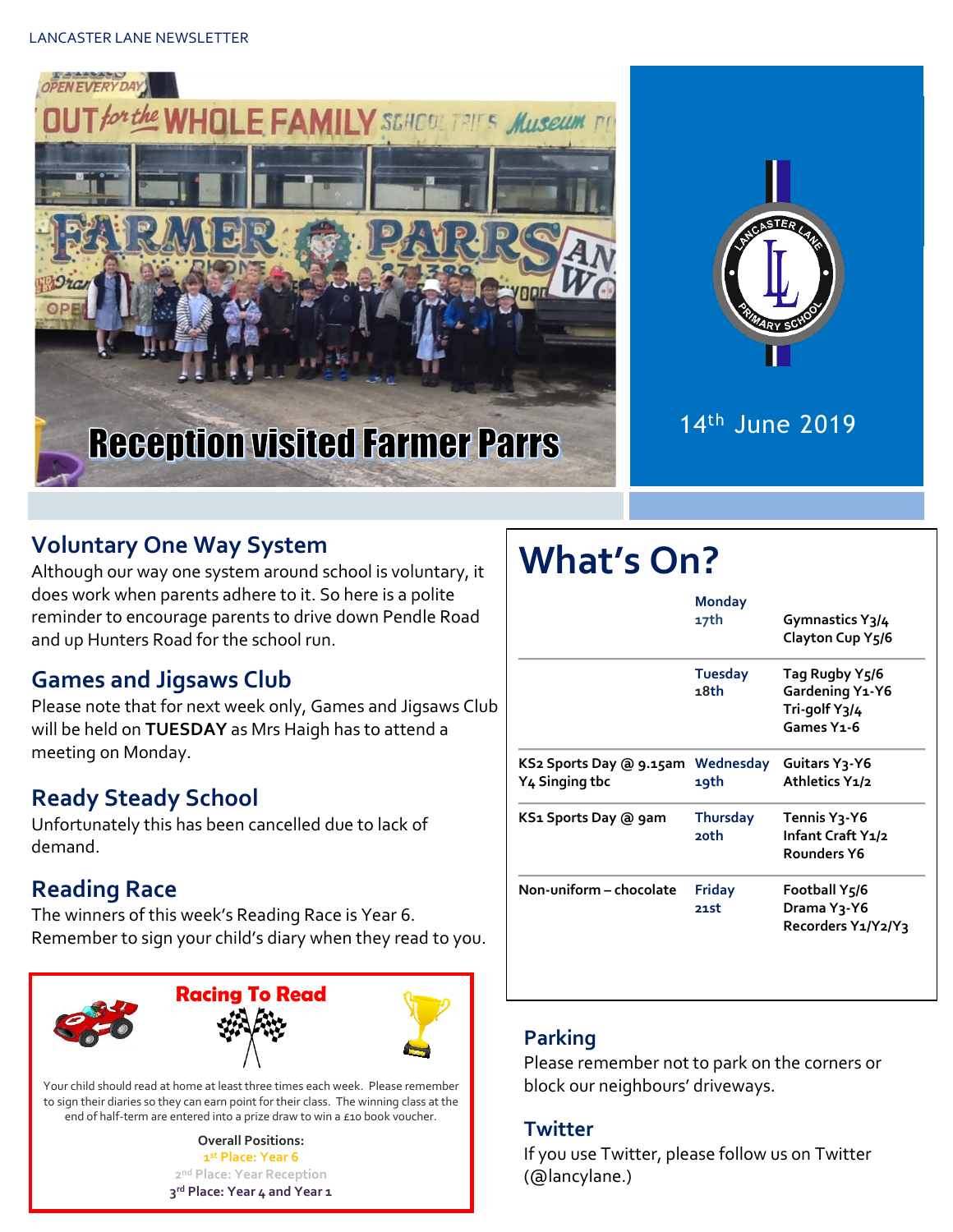#### **Summer Fair**

The Summer Fair is to be held on Friday, 28th June from 5pm – 6.30pm. In preparation for the Fair, there will be a non uniform day on **Friday, 21st June** where those children who bring in some chocolate for the Bottle Tombola may come to school in non school uniform. We need donations of teddies, please, for one of the games we wish to run. Please find attached a more detailed newsletter about the Summer Fair.

#### **Y5 Class Assembly**

Parents and grandparents are cordially invited to Y5's Class Assembly on Monday, 24<sup>th</sup> June at 9.10am. You are welcome to take photographs and videos of the children as long as these are not upload to social media. We ask that parents refrain from standing around the edge of the hall when watching the children.

#### **Chorley Sings**

Year 4 sang their hearts out at the Chorley Sings event on Thursday along with 6 other schools from the Chorley area. It was a wonderful day. If junior sports day is rained off again on Wednesday we will go ahead with our performance for parents. If sports day goes ahead, they will perform on Tuesday, 25th June at 9.10am.

#### **Sports Days**

Weather permitting, we will be holding our junior sports day next week on Wednesday, 19th June and infants sports day on Thursday, 20th June at 9.15am. Please ensure your child has their full PE kit in school: pumps or trainers, dark short sand a white T Shirt. Let's hope it has stopped raining!

#### **Weather**

You will be aware that the weather is rather wet at the moment! Your child should have their water proofs in school every day but should also bring a coat to school to be prepared for our unpredictable weather.

#### **Outside Achievements**

Archie in Y4 danced the Mambo and Rock n Roll in a recent medal test and he was rewarded with moving up a stage, Samuel in Rec gained his Stage 5 at swimming and Johnson in Rec gained his Stage 4 at swimming. Well done to all of you.



Year 4 sang at Chorley Big Sing.



Year 6 have enjoyed making wire sculptures.



Year 1 have been playing phonics games.